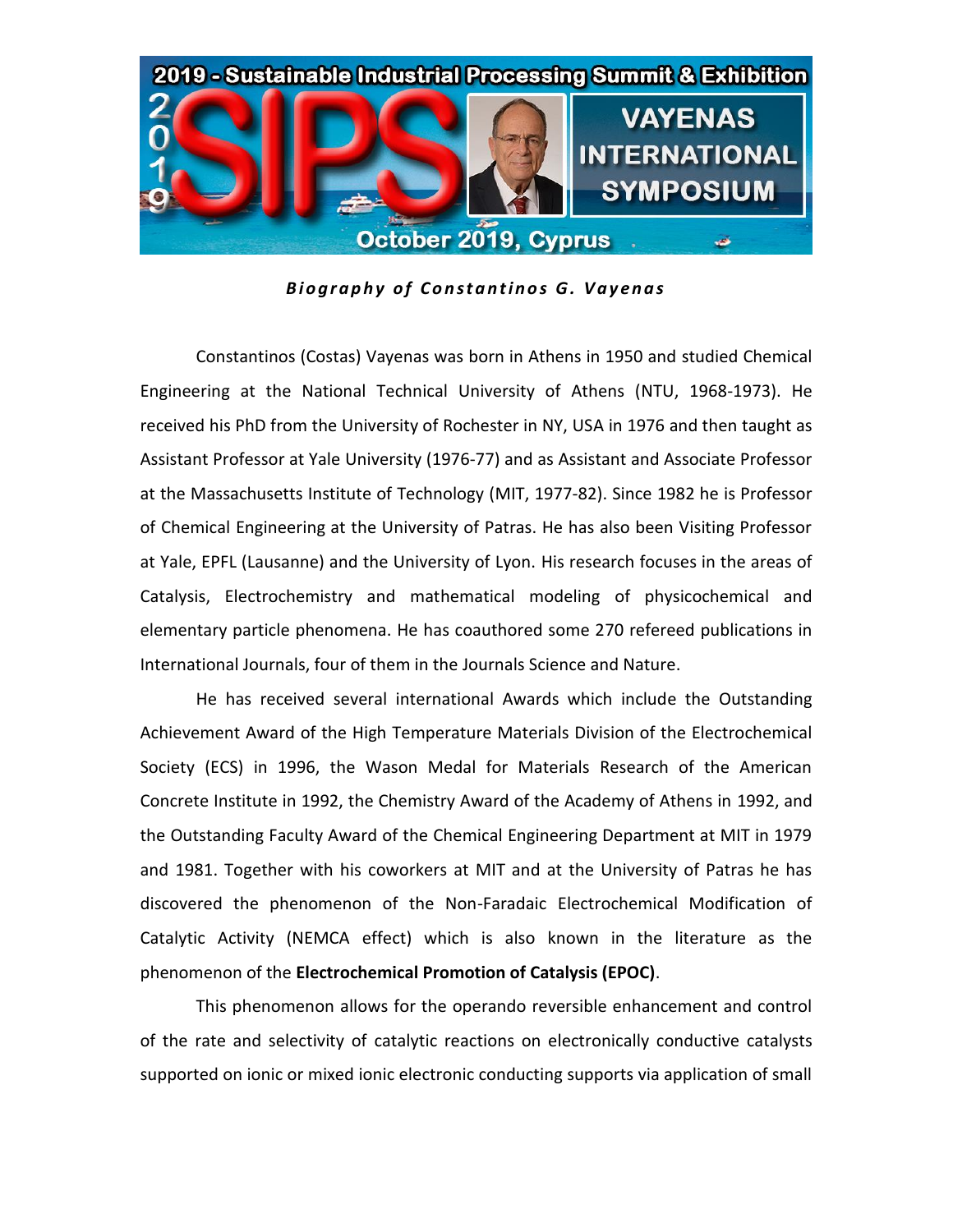$(\pm 2 \text{ V})$  potentials between the catalyst and a counter electrode. In this way promoting or poisoning species are forced to migrate in situ from the support to the catalyst surface and alter its electronic properties, such as the work function, and thus also its catalytic properties. The observed catalytic rate enhancement can exceed the Faradaic rate of promoter supply by up to five orders of magnitude. The study of this phenomenon has shed new light on the mechanism of metal-support interactions (MSI) and has allowed for the systematic study of the role of promoters in heterogeneous catalysis, leading to simple rules for promoter selection on the basis of the unpromoted catalytic kinetics.

Costas is also credited for developing a novel recycle reactor design for the oxidative coupling of methane, for designing and modelling novel solid electrolyte fuel cells and for developing successful predictive mathematical models for the **carbonation of reinforced concrete** (for which he has received the Wason medal of the ACI) and for the properties and transport of protons in nafion membranes and other media.

In recent years he is also investigating **the thermodynamics and catalysis of hadronization** and has developed Bohr-type rotating relativistic lepton models for hadrons and bosons using special relativity and gravity as the attractive force. These models contain no adjustable parameters and are in close agreement with experiment. In 2005 he was elected Fellow of the International Society of Electrochemistry (ISE), being chronologically the  $14<sup>th</sup>$  scientist to receive this honour.

He is Editor of the book series "Modern Aspects of Electrochemistry" and has coauthored three books published by Springer and Marcel Dekker, i.e. "Electrochemical Activation of Catalysis: Promotion, Electrochemical Promotion and Metal-Support Interactions", Kluwer/Plenum Press, 2001, "Catalysis and Electrocatalysis at Nanoparticles Surfaces", Marcel Dekker, 2003, "Gravity, special relativity and the strong force: A Bohr-Einstein-de Broglie model for the formation of hadrons", Springer 2012. He has supervised 38 PhD Theses and 18 of these PhD students have become Professors in Greek but also non-Greek (USA, China) Universities and Research Centers. In 2010 he was elected as one of the 45 full members of the Academy of Athens and in 2015 he received an Honorary PhD degree from the Aristotle University of Thessaloniki. In 2017